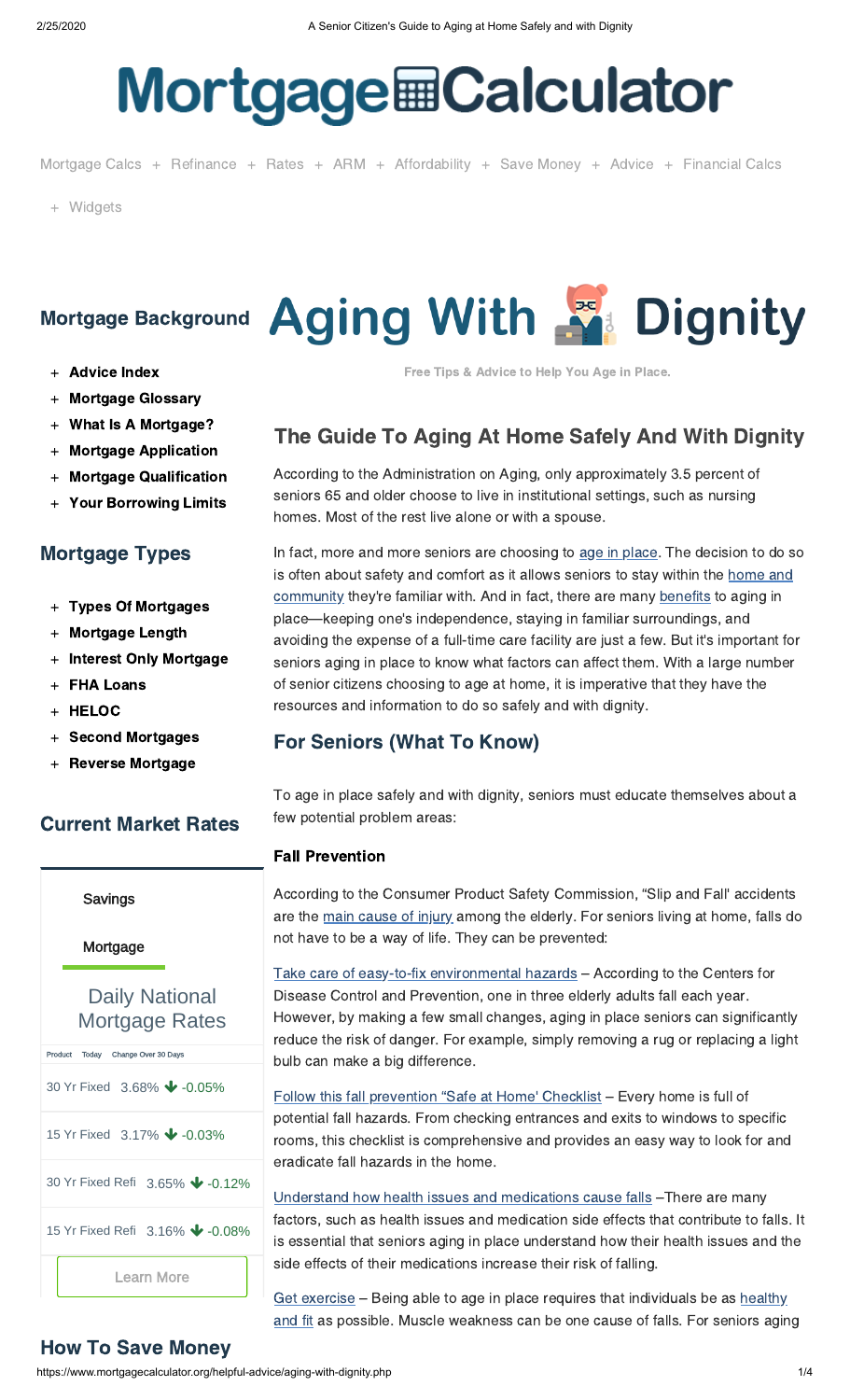### 2/25/2020 A Senior Citizen's Guide to Aging at Home Safely and with Dignity

- + [Rent Or Buy Tips](https://www.mortgagecalculator.org/helpful-advice/rent-or-buy.php)
- + [Mortgage Tax Benefits](https://www.mortgagecalculator.org/helpful-advice/home-ownership-tax-benefits.php)
- **[Bi Weekly Payments](https://www.mortgagecalculator.org/helpful-advice/bi-weekly-payments.php)**
- + [Extra Payment Tips](https://www.mortgagecalculator.org/helpful-advice/save-by-paying-more.php)
- + [Early Payoff](https://www.mortgagecalculator.org/helpful-advice/early-payoff-savings.php)
- **[Bad Credit Mortgages](https://www.mortgagecalculator.org/helpful-advice/bad-credit-mortgage-loans.php)**
- **[Raise Credit Scores](https://www.mortgagecalculator.org/helpful-advice/ways-to-improve-credit-score.php)**

# Mortgage Refinancing

- + [Refinancing Tips](https://www.mortgagecalculator.org/helpful-advice/what-is-a-refinancing.php)
- **[Refinancing Costs](https://www.mortgagecalculator.org/helpful-advice/costs-of-refinancing.php)**
- **[Refinancing Benefits](https://www.mortgagecalculator.org/helpful-advice/top-reasons-to-refinance.php)**
- **[Refinancing Risks](https://www.mortgagecalculator.org/helpful-advice/what-to-avoid-when-refinancing.php)**

# International

- **[Canada Rates](https://www.mortgagecalculator.org/helpful-advice/canada-mortgage-rates.php)**
- **[Canada Calculators](https://www.mortgagecalculator.org/helpful-advice/canadian-mortgage-calculator.php)**
- **[UK Mortgage Rates](https://www.mortgagecalculator.org/helpful-advice/uk-mortgage-rates.php)**

in place, maintaining muscle strength is essential. Fortunately, there are many exercises to help do so. Even occassional yardwork can be quite beneficial.



## Home Safety

Because of issues connected to [aging](http://www.healthinaging.org/resources/resource:home-safety-tips-for-older-adults/), such as having to take medicines that potentially slow reaction times to a decrease in mobility and agility, older adults are especially prone to accidents in the home. In fact, it is estimated that seniors have 2.3 million accidents each year.Here's an overview of how seniors aging in place can keep themselves safe at home.

[In the kitchen](http://www.volusiasheriff.org/news/tips-to-make-your-kitchen-senior-safe.stml) – With a high risk for slipping and the potential for fire, the kitchen can be an especially dangerous place for seniors. Of course, there are many ways to prevent accidents from happening. Cleaning up spills immediately after they happen, closing cabinets and drawers, and avoiding wearing loose-fitting clothing are just a few great tips offered by this resource.

[In the bathroom](http://www.modularhomepartsandaccessories.com/bathroomsafetytips.php) – Wet floors, loose towel wracks, stepping in and out of the bathtub--these are just a few of the potential safety problems seniors encounter in the bathroom. These top tips are great for keeping seniors aging in place safe in the bathroom.

[In the bedroom](http://www.easyrest.com/12-bedroom-safety-tips-for-seniors/) - The bedroom should be a place of relaxation and comfort. Unfortunately, if certain precautions aren't taken it can become dangerous for seniors aging in place. Among other great tips, this guide teaches seniors to ensure that their rooms are well-lit; that pathways in the room are clear; and that beds are easy to get in and out of.

[Fire prevention](http://www.nyc.gov/html/fdny/pdf/safety/fire_safety_education/2010_02/09_fire_safety_for_seniors_english.pdf) – Seniors are at a higher risk of dying in a home fire than the rest of the population. This comprehensive guide to fire safety for seniors covers how to prevent specific kinds of fires, including kitchen fires, electrical fires, and home heating fires; explains how to treat burns; teaches seniors how to make a fire escape plan; and includes a "Home Fire Safety Checklist.'

# Fraud Prevention

It is unfortunate but seniors are often viewed as easy targets for fraud schemes and scams. According to the **[FBI](http://www.fbi.gov/scams-safety/fraud/seniors)**, senior citizens are preferred targets for fraudsters because they are often financially secure—either own their home or have a "nest egg'—are polite and trusting, are reluctant to report the crimes because they're embarrassed, and make poor witnesses.

The FBI provides a comprehensive list of tips on how seniors can avoid being victims of several different kinds of fraud (e.g., Health Care and Health Insurance Fraud, Counterfeit Prescription Drugs, Funeral and Cemetery Fraud, Fraudulent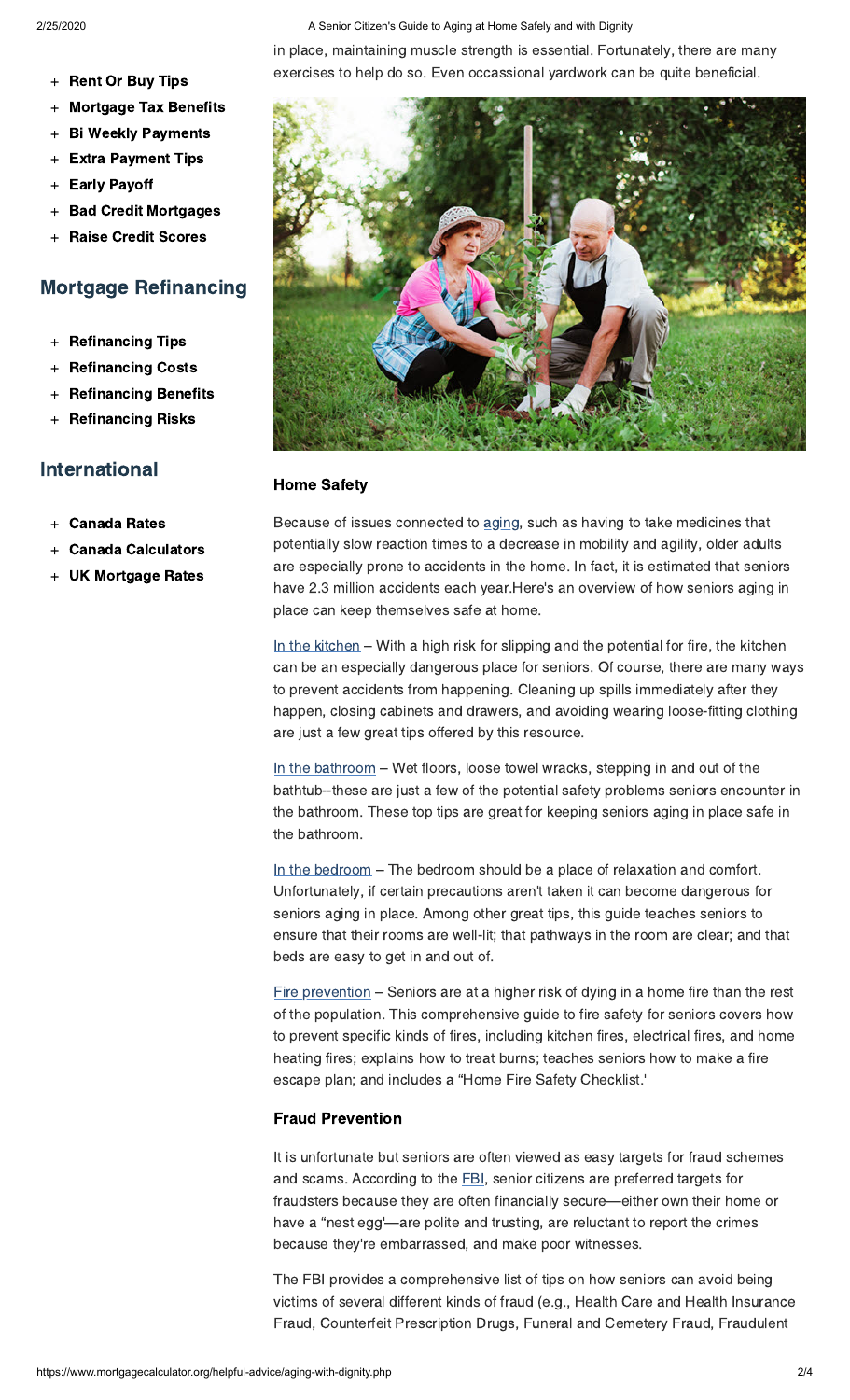2/25/2020 A Senior Citizen's Guide to Aging at Home Safely and with Dignity

"Anti-Aging' Products, Telemarketing Fraud, Internet Fraud, Investment Schemes, Reverse Mortgage Scams). Below are more great resources:

- [How to avoid identity theft](http://www.idtheftcenter.org/Protect-yourself/id-theft-prevention-tips.html)
- [How to avoid telemarketing fraud](https://www.mortgagecalculator.org/resources/senfraud_rev4.pdf)
- [How to avoid healthcare fraud](http://www.aarp.org/health/medicare-insurance/fight_health_care_fraud_factsheets/)
- [How to prevent Medicare fraud](https://www.medicare.gov/forms-help-resources/help-fight-medicare-fraud)
- [What seniors need to know about reverse mortgages](http://www.nytimes.com/2012/10/15/business/reverse-mortgages-costing-some-seniors-their-homes.html)
- [How to avoid funeral and cemetery fraud](http://fightfraud.nv.gov/Seniors-FuneralCemetary_new.htm)
- [What to do if you're targeted](http://fincen.gov/help4victims.html)

# Costs To Consider Checklist

Aging in place can be a great way for seniors to retain their independence and stay in familiar surroundings as they age; however, it is important to consider the unique costs associated with doing so. Here's a resource checklist outlining costs seniors should consider when planning to age in place.

- ✔ [Will you need home care?](http://www.seniorhomes.com/p/home-care-costs/)
- ✔ [Will you need home modifications?](http://www.agingcare.com/Articles/Home-Modification-for-Senior-Friendly-Living-104573.htm)
- ✔ [Will you need to pay for transportation?](http://www.caring.com/articles/how-to-find-low-cost-transportation-services)
- ✔ [Will you be on a fixed income?](http://www.bocahomecareservices.com/blog/budgeting-tips-seniors-fixed-incomes/)
- ✔ [Do you qualify for certain benefits?](https://www.benefitscheckup.org/)
- ✔ [Do you know how to make the most of your money?](https://www.benefitscheckup.org/esi-home/)
- ✔ [How much will Medicare cost you?](http://www.webmd.com/health-insurance/insurance-costs/medicare-costs)

# What Family Members Need To Know

Family members play an important role in the lives of seniors aging in place. In order to best serve a family member aging in place, there are a few factors to consider to ensure they stay safe and thriving.

## Keeping Family Members Safe

For family members of seniors aging in place, the primary concern will, of course, be keeping the senior(s) safe. Here is a collection of resources to help do so.

[Help with home modification](http://www.caregiverslibrary.org/Portals/0/ChecklistsandForms_HomeModificationChecklist.pdf) - A senior family member may need help making certain home modifications. Some adjustments, such as checking for tripping hazards or changing light bulbs, will be easy. Others, like checking ventilation systems and making sure chimneys are clean, may require professional help. This comprehensive checklist helps family members assess their aging senior's home to find out which modifications will be necessary.

[Provide assistance when needed](http://www.agingcare.com/Articles/how-to-help-aging-parents-149102.htm) – There are many ways family members can assist aging in place loved ones to help keep them safe at home, but it's important that it not seem like family members are trying to take over. After all, seniors aging in place choose to do so because they value their independence. This list of tips helps family members navigate when and how to provide assistance.

[Understand what level of care the family member needs](http://www.aarp.org/relationships/caregiving-resource-center/info-08-2010/pc_home_care_worker.html) – As previously mentioned, aging at home seniors value their independence. And because they value their independence, they may not always ask for help when it is needed. It is important for caregivers of seniors aging in place to be able to assess the level of care the senior needs.

[Use technology](https://www.care.com/a/using-technology-to-age-in-place-1303050121) – From staying in touch to managing medicines and medical appointments to keeping a loved one safe, technology can make aging in place easier to manage for seniors and their family members. Here's a list of tips and options to consider.

[Use a home visit checklist](http://www.rightathome.net/northwest-phoenix/blog/caring-for-aging-parents-a-home-visit-checklist/) – Home visits are valuable opportunities to assess how an aging in place family member is doing. This comprehensive checklist teaches caregivers what to look for. For example: